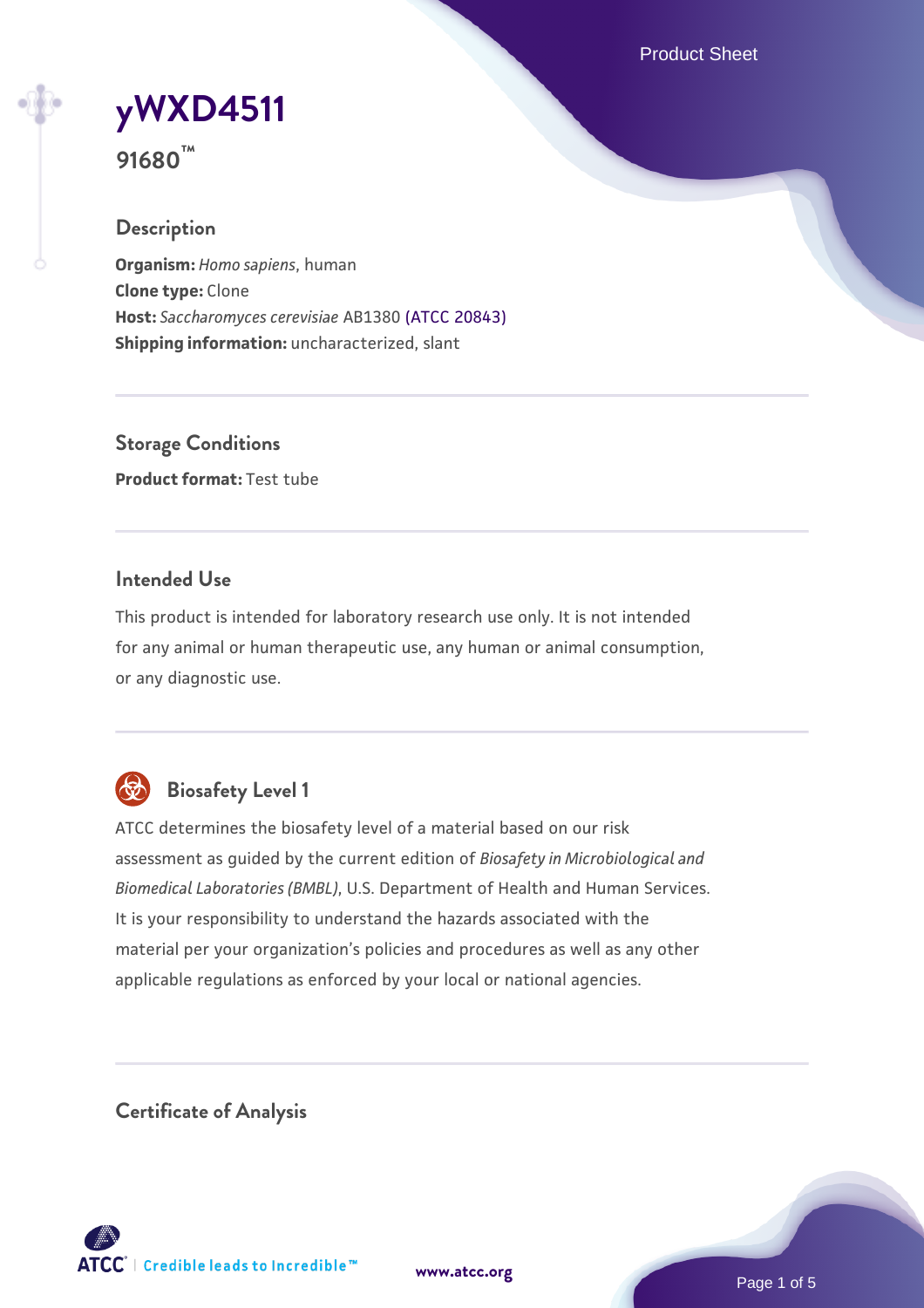# **[yWXD4511](https://www.atcc.org/products/91680)** Product Sheet **91680**

For batch-specific test results, refer to the applicable certificate of analysis that can be found at www.atcc.org.

# **Insert Information**

**Type of DNA:** genomic **Genome:** Homo sapiens **Chromosome:** X X pter-q27.3 **Gene name:** DNA Segment, single copy **Gene product:** DNA Segment, single copy [DXS3484] **Gene symbol:** DXS3484 **Contains complete coding sequence:** Unknown **Insert end:** EcoRI

# **Vector Information**

**Construct size (kb):** 215.0 **Intact vector size:** 11.454 **Vector name:** pYAC4 **Type of vector:** YAC **Host range:** *Saccharomyces cerevisiae*; *Escherichia coli* **Vector information:** other: telomere, 3548-4235 other: telomere, 6012-6699 Cross references: DNA Seq. Acc.: U01086 **Cloning sites:** EcoRI **Markers:** SUP4; HIS3; ampR; URA3; TRP1 **Replicon:** pMB1, 7186-7186; ARS1, 9632-10376

# **Growth Conditions**

**Medium:** 



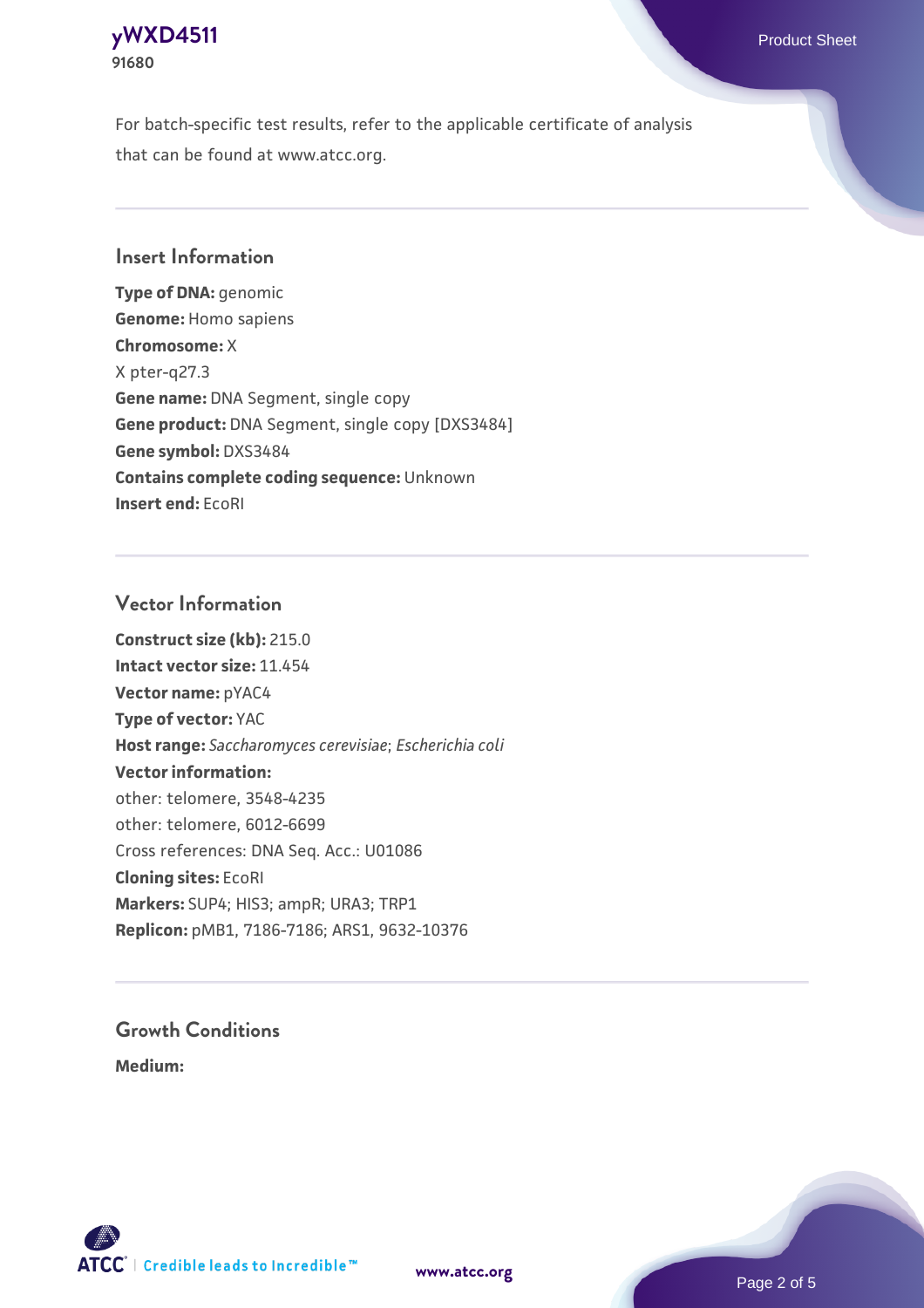**[yWXD4511](https://www.atcc.org/products/91680)** Product Sheet **91680**

[ATCC Medium 1245: YEPD](https://www.atcc.org/-/media/product-assets/documents/microbial-media-formulations/1/2/4/5/atcc-medium-1245.pdf?rev=705ca55d1b6f490a808a965d5c072196) **Temperature:** 30°C

#### **Notes**

More information may be available from ATCC (http://www.atcc.org or 703- 365-2620).

# **Material Citation**

If use of this material results in a scientific publication, please cite the material in the following manner: yWXD4511 (ATCC 91680)

# **References**

References and other information relating to this material are available at www.atcc.org.

### **Warranty**

The product is provided 'AS IS' and the viability of ATCC® products is warranted for 30 days from the date of shipment, provided that the customer has stored and handled the product according to the information included on the product information sheet, website, and Certificate of Analysis. For living cultures, ATCC lists the media formulation and reagents that have been found to be effective for the product. While other unspecified media and reagents may also produce satisfactory results, a change in the ATCC and/or depositor-recommended protocols may affect the recovery, growth, and/or function of the product. If an alternative medium formulation or reagent is used, the ATCC warranty for viability is no longer



**[www.atcc.org](http://www.atcc.org)**

Page 3 of 5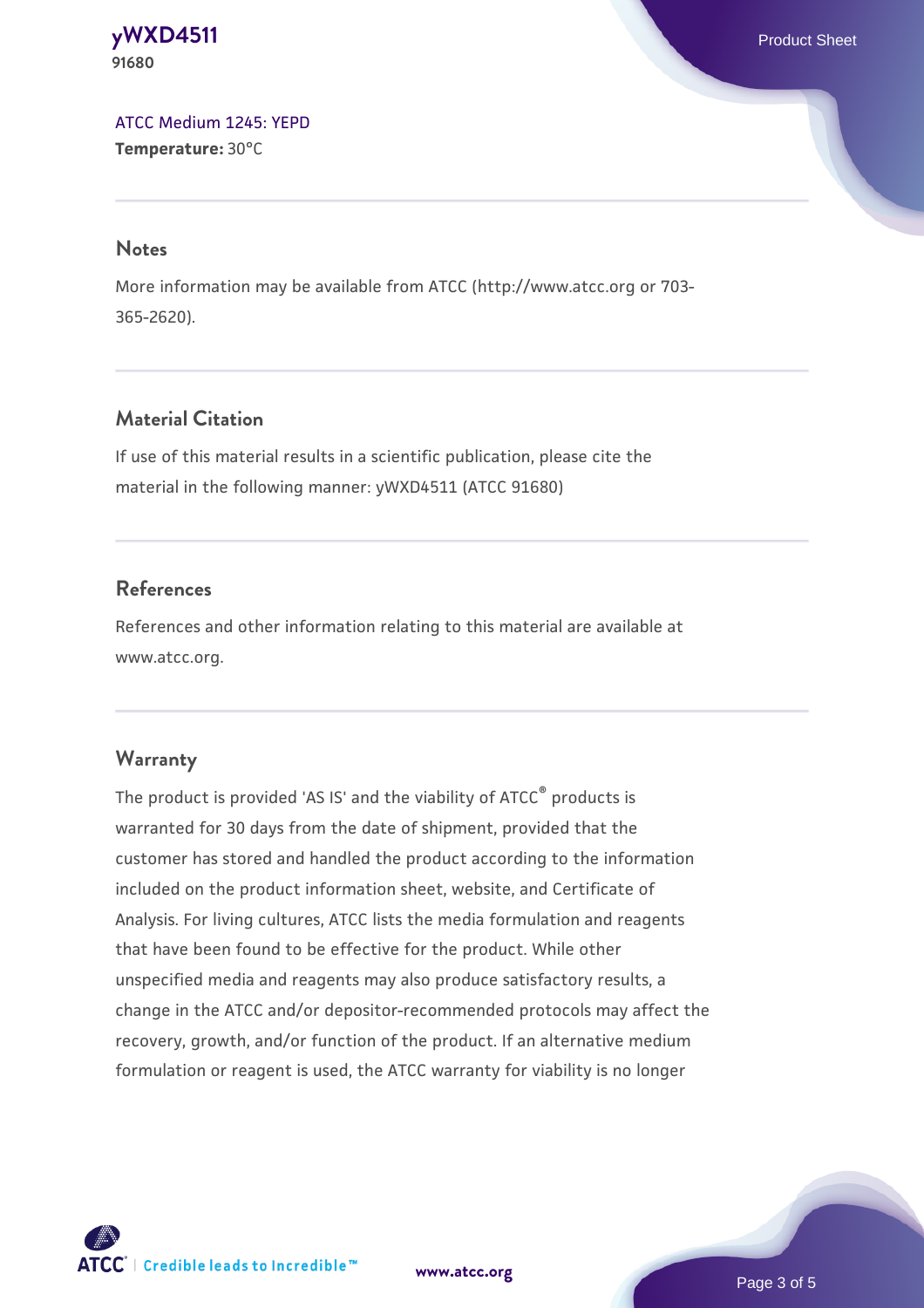**[yWXD4511](https://www.atcc.org/products/91680)** Product Sheet **91680**

valid. Except as expressly set forth herein, no other warranties of any kind are provided, express or implied, including, but not limited to, any implied warranties of merchantability, fitness for a particular purpose, manufacture according to cGMP standards, typicality, safety, accuracy, and/or noninfringement.

#### **Disclaimers**

This product is intended for laboratory research use only. It is not intended for any animal or human therapeutic use, any human or animal consumption, or any diagnostic use. Any proposed commercial use is prohibited without a license from ATCC.

While ATCC uses reasonable efforts to include accurate and up-to-date information on this product sheet, ATCC makes no warranties or representations as to its accuracy. Citations from scientific literature and patents are provided for informational purposes only. ATCC does not warrant that such information has been confirmed to be accurate or complete and the customer bears the sole responsibility of confirming the accuracy and completeness of any such information.

This product is sent on the condition that the customer is responsible for and assumes all risk and responsibility in connection with the receipt, handling, storage, disposal, and use of the ATCC product including without limitation taking all appropriate safety and handling precautions to minimize health or environmental risk. As a condition of receiving the material, the customer agrees that any activity undertaken with the ATCC product and any progeny or modifications will be conducted in compliance with all applicable laws, regulations, and guidelines. This product is provided 'AS IS' with no representations or warranties whatsoever except as expressly set forth herein and in no event shall ATCC, its parents, subsidiaries, directors, officers, agents, employees, assigns, successors, and affiliates be liable for indirect, special, incidental, or consequential damages of any kind in connection with or arising out of the customer's use of the product. While reasonable effort is made to ensure authenticity and reliability of materials on deposit, ATCC is not liable for damages arising from the misidentification or



**[www.atcc.org](http://www.atcc.org)**

Page 4 of 5